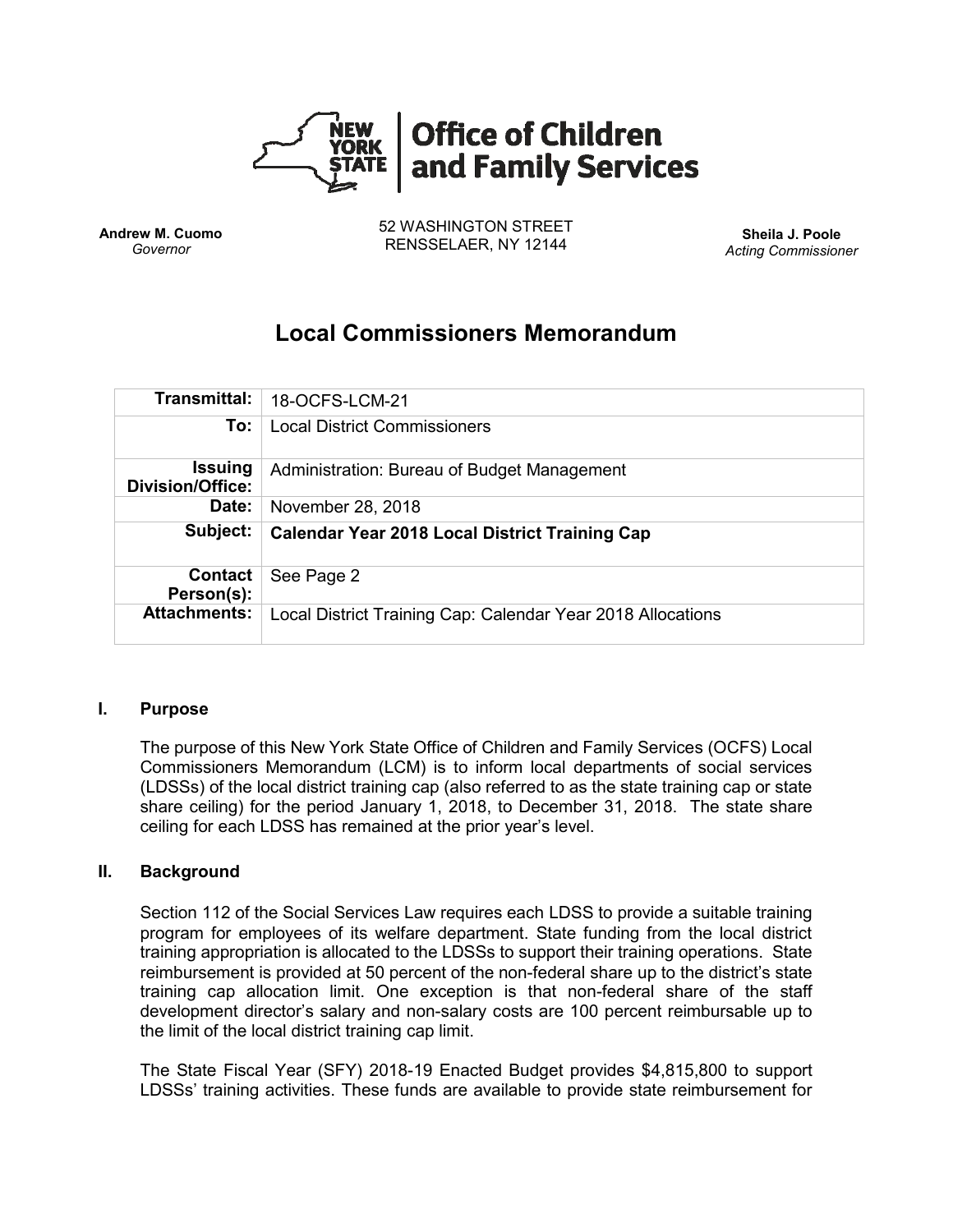LDSSs' claims during calendar year (CY) 2018. The amount of available state funds does not affect the availability of federal reimbursement.

To limit state reimbursement to the amount appropriated, it is necessary to establish a reimbursement ceiling for each LDSS. The attached ceilings (see Attachment A) have been maintained at the prior year's level. Any unspent funds will be redistributed proportionately to LDSSs exceeding their CY 2018 allocation.

## **III. Claiming Instructions**

LDSSs should continue to use the Schedule D-6 process to claim reimbursement of the state share for training staff salaries, fringe benefits, costs for LDSS training contracts, and other staff development related expenses. Claiming instructions are contained in the New York State Office of Temporary and Disability Assistance's (OTDA) *Fiscal Reference Manual* (FRM) Volume 3, Chapter 13, "Distributing and Claiming Training Costs." Training cap expenditures are transferred from the Schedule D-6 to the RF2A worksheet. Training cap expenditures should be claimed according to the FRM Volume 3, Chapter 13 instructions.

[\(http://otda.state.nyenet/bfdm/finance/docs/Vol03.pdf#page=1\)](http://otda.state.nyenet/bfdm/finance/docs/Vol03.pdf#page=1)

As always, costs allocated on the Schedule D-6 to any Child Care Block Grant, Title XX, Food Stamp Employment and Training, and Home Energy Assistance Program are not counted toward the local district training cap as they are funded elsewhere.

### **IV. Contacts**

If you have any program questions regarding information contained in this LCM, please contact Pam Shufelt in the OCFS Bureau of Training and Development, (518) 474-9645 or email [Pamela.Shufelt@ocfs.ny.gov.](mailto:Pamela.Shufelt@ocfs.ny.gov)

Questions pertaining to the allocations may be directed to Laura Fiske in the OCFS Bureau of Budget Management, (518) 474-1361 or email Laura. Fiske@ocfs.ny.gov.

If you have questions about claiming, please contact the OTDA Bureau of Financial Services as follows:

Regions I-IV: Lauren Horn, (518) 474-7549 or Lauren. Horn@otda.ny.gov.

Region V-VI: Michael Simon, (212) 961-8250 or [Michael.Simon@otda.ny.gov.](mailto:Michael.Simon@otda.ny.gov)

*Derek J. Holtzclaw*

**Issued by:** Derek J. Holtzclaw Deputy Commissioner for Administration New York State Office of Children and Family Services